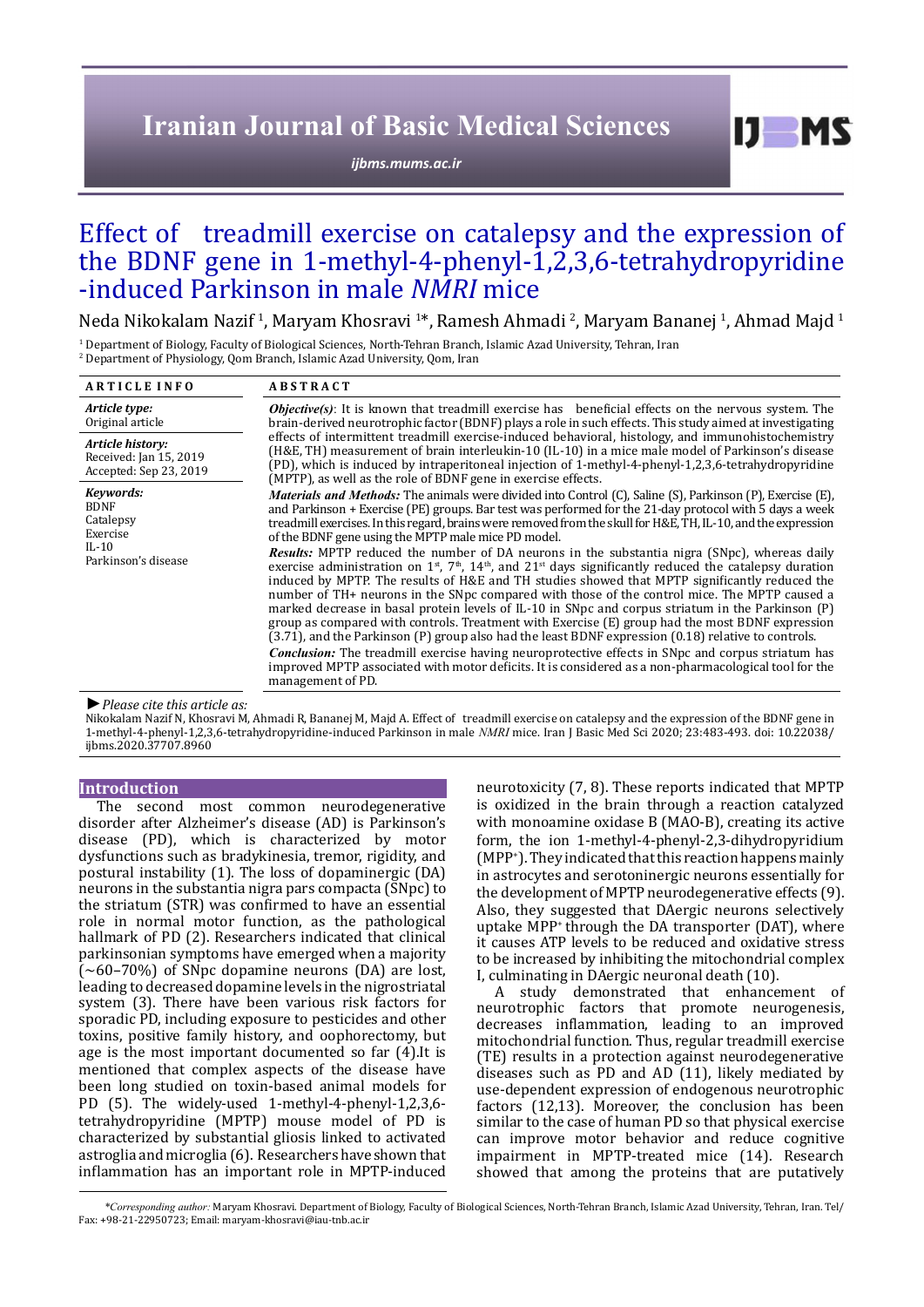involved in the pathogenesis of PD, neurotrophic factors have an important role in the neuroprotection of the dopaminergic phenotype (15). The findings of a study revealed that there is some evidence in the interaction with DA neurons pointing to a specific role of BDNF in the neuronal degeneration observed in PD. It is also proven that decreased BDNF mRNA expression in substantia nigra might play a role in the death of nigral DA neurons that is observed in PD (16). According to the evidence, researchers also proposed that establishment of the proper number of DA neurons in the substantia nigra needs BDNF and that the degeneration of DA neurons in PD may be associated with decreased BDNF biosynthesis. A study indicated that BDNF plays an important role in neuronal differentiation, which is distributed throughout the central nervous system (CNS) and found in hippocampal regions in considerable amounts (17). Also, it exists in the striatum. Thus, it seems to be involved in the survival and maintenance of DA neurons, therefore improving motor performance (18).

 A study showed the scientific evaluation of exercise changing brain-derived neurotrophic factor (BDNF) concentration, which is a key research field in healthy adult populations (19). Additionally, scholars indicated endogenous production of BDNF resulting from voluntary exercise that was shown in adult rats and appears to play an essential role in neuroplastic effects of rehabilitation interventions of humans suffering from neurodegenerative disease. Also, they proved that survival and growth of neurons in pars compacta of substantia nigra and recovery of motor behavior (20, 21) are promoted by BDNF and exercise. Findings showed that systemic administration of MPTP in mice gives rise to the loss of nigrostriatal DA neurons, and is widely used to study the pathophysiological mechanisms underlying DA neuron degeneration in PD (22). Additionally, BDNF might improve neuronal dysfunction and neurodegeneration by modulating 1-methyl-4 phenylpyridinium (MPP<sup>+</sup> )-induced neurotoxicity (23), pathologic brain mitochondria function, or DNA repair through stimulating transcription factors such as CREB (cyclic AMP response element-binding protein) (24, 25). It is said that limiting the development of the inflammatory response is a potential therapeutic strategy for PD (26, 27). It is indicated that through local production of the anti-inflammatory cytokine interleukin-10 (IL-10), it modulates the biological activity of immune cells, thus reducing the production of pro-inflammatory mediators, including cytokines,

chemokines, and adhesion molecules and it potently antagonizes the actions of major inflammatory cytokines. A homomeric, pleiotropic cytokine expressed in the CNS by monocytes, astrocytes, and microglia is said to be a biologically active IL-10 protein (28). As well, IL-10 has a short half-life and cannot cross the blood-brain barrier (29); therefore the best way to achieve sustained high expression of inflammatory cytokines within the striatum might be the viral vectors (26). Thus, this study aimed to investigate how 3 weeks of treadmill exercise affect catalepsy, histology, immunohistochemistry of tyrosine hydroxylase, measurement of brain IL-10, and the expression of BDNF gene using the MPTP male mice model of PD.

## **Materials and Methods**

## *Laboratory animals*

 Sixty male *NMRI* mice (n =12; 23–25 g) employed in this study were obtained from the Laboratory Animal of Pasteur Institute. The animals were housed in a plastic acrylic cage at room temperature under standard environment conditions (12 hr light/dark cycle at the temperature of 22-24 °C and humidity of  $50\% \pm 5\%$ ) receiving standard diet and had free access to drinking water. The mice were kept based on standards of animal rights approved by the Islamic Azad University and the Helsinki Treaty. This research was performed by obtaining ethics code approval from the Ethics Committee of the Islamic Azad University' s Science and Research Branch.

## *Experimental design*

Sixty *NMRI* male mice were divided into five main groups (n=12) for 21 consecutive days:

group 1: Control (C), group 2: Saline (S), group 3: had intraperitoneal administration of MPTP (Parkinson) (P) (25 mg/ kg body weight) for 4 days, groups 4: Exercise (E) (3 weeks, 5 days a week), and group 5: had intraperitoneal administration of MPTP (Parkinson) (P)  $(25 \text{ mg}/ \text{ kg}$  body weight) for 4 days +Exercise(PE))  $(3 \text{ m})$ weeks, 5 days a week) (Figure 1).

## *Chemicals*

1-methyl-4-phenyl-1,2,3,6-tetrahydropyridine hydrochloride, MPTP, was purchased from Sigma-Aldrich Company to be resolved in normal saline 0.9%. MPTP-HCL (25 mg/kg; IP once per day x 4 days), ketamine and xylazine (Sigma), formalin 4% (Sigma), Paraformaldehyde (Sigma), Hematoxylin and Eosin

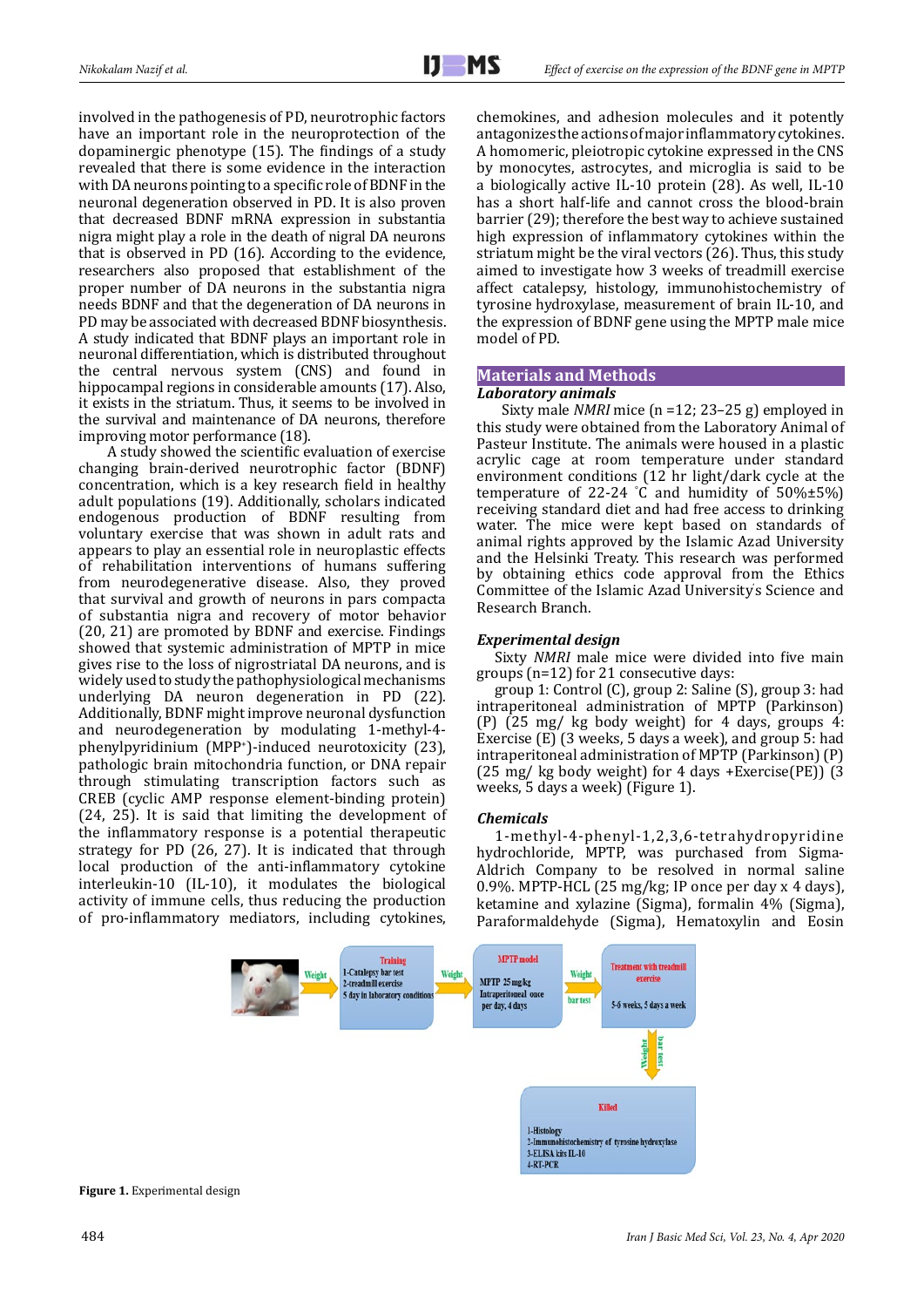(C5042), Triton X-100 (Abcam), rabbit anti-TH (Abcam), anti-rabbit IgG (Abcam) ELISA kit Interleukin-10 (IL-10) Company abeam. DEPC water, RNA extraction kit (Ribospin TM) (Gene AIL), primer (Macrogene) were the other chemicals used in this study.

#### *Catalepsy (Bar test)*

The standard bar test was used to determine the intensity of catalepsy (30). Both forelegs of the mice were placed on a horizontal bar (diameter, 0.7 cm) 5 cm above the surface. Animals were placed individually on parallel bars with the forepaws 5 cm above the hind legs and then gently released (on  $1^{st}$ ,  $7^{th}$ ,  $14^{th}$ , and  $21^{st}$ days; 1 hr post-treatment). The catalepsy duration was recorded in seconds from the moment when an animal was released to the moment when the animal shifted its front paws from the initial position on the upper bar or made gross body or head movements. The trial ended either when a mouse started to move or after 60 sec of immobility (descent latency). The mouse was considered to be cataleptic if the time of immobility was longer than 20 sec.

#### *Exercise protocol*

After being assigned into five groups (n=12), the exercising groups were trained on the treadmill for 3 weeks. The exercise program involved forced running on the treadmill at the speed of 24 m/min for 3 weeks, 5 days a week, and once a day, each session lasting at least 20–25 min.

#### *Histologic*

In histology, after the end of the exercise period, the mice using ketamine (50 mg per kg) and xylazine (5 mg per kg) (IP) became insensible, decapitated under deep anesthesia, and their brains were removed from the skull) (n=3 per group) and kept in 4% formalin. After post-fixation overnight, sequential coronal sections 50-μm -thick were made with a freezing microtome, from the level of the SNpc (bregma 2.54 to 3.40 (mm)) according to mouse brain atlas. The sections were stained with Hematoxylin and Eosin (H & E) and immunohistochemistry of tyrosine hydroxylase staining methods. In immunohistochemistry of tyrosine hydroxylase, formalin-fixed and paraffin-embedded sections (5 μm in thickness) received deparaffinization and rehydration treatments. Sections were washed in PBS (0.01 mol/l) three times. Subsequently, the sections were incubated in 3%  $H_2O_2$  at room temperature for 10 min. After the blocking step in goat serum for 1 hr, samples were incubated with rabbit polyclonal anti-TH antibody (1:1,000) at 4 ° C overnight. Afterward, samples were incubated with biotinylated goat anti-rabbit IgG (1:200) at room temperature for 1 hr followed by incubation in Avidin-Biotin peroxidase Complex (ABC, 1:100) at room temperature for 3 hr. Then, slices were incubated in DAB solution to detect TH protein. Both tissue status and the number of DA neurons in the substantia nigra were counted and analyzed after hematoxylin and Eosin (H & E) and immunohistochemical staining. The section SNpc from brain tissue was imaged using microscope Medacm 107n, the Dino-Lite camera, and Dino Capture 2.0, as well as Image-Pro Plus (V.6) software packages to be evaluated carefully. The present study considered

points with a size greater than 7 micrometers as the nucleus of neural neurons.

#### *Measurement of brain interleukin-10 (IL-10)*

First, mice became insensible using ketamine (50 mg per kg) and xylazine (5 mg per kg), decapitated under deep anesthesia, and their brains were removed from the skull (n=3). In the next stage, the brain tissue was removed to be placed in a refrigerated microtome. Then, this tissue was fixed in a special fixation gel to cut off in 20-micron specimens to the vicinity of the intended area (substantia nigra and corpus striatum). Using the Paxinos & Watson mouse atlas, the cutting was stopped when passing through the olfactory onion to the beginning of the substantia nigra. Herein, corpus striatum and substantia nigra of the brain tissue were punched in two stages using a 1.5-mm diameter punch for the histological evaluation. These specimens were placed separately into the sterilized microtube situating in liquid nitrogen. Following homogenization, samples were shaken (for 90 min) and then centrifuged (at 4 ° C, 4000×g, for 15 min) to collect the supernatant. The protein content of the supernatant was examined using a protein assay reagent kit to estimate the amount of protein in both specimens (31). Accordingly, ELISA kits for IL-10 were purchased from the Abcam Company, and assays were performed according to manufacturer's guidelines.

#### *Extraction of mRNA*

For mRNA expression, mice were sacrificed (n=3), and after quick brain removal, SN was dissected on ice and immediately transferred to dry ice to preserve mRNA integrity. Brains were digested in fluid nitrogen. Extraction of RNA and reverse transcription of RNA to cDNA were performed using Gene All Ribospin™ total RNA purification kit (Gene All Biotechnology, Korea) and Gene All hyperscript RT premix kit (Gene All Biotechnology, Korea), respectively, according to manufacturers' instructions. Briefly, 300 μl of samples were washed twice with phosphate-buffered saline. Then, 0.4 ml of lysis buffer and 10 μl β-mercaptoethanol were pipetted to the sample to lyse the sample through incubation. The lysate was then incubated for 10 min at room temperature and centrifuged to remove drops from inside the lid. The resulting centrifuged mixture was transferred to a mini spin column up to 750 ul. At 25 ° C, the mixture was again centrifuged for 30 sec at 10,000 g. Then, the remainder of the sample was examined in the same manner. The mixture containing 500 ul of buffer RBW added to the mini spin column was centrifuged at 10,000 g for 30 sec at room temperature. Once again, 500 ul of buffer RNW was added to the mini spin column, and the solution was centrifuged for 30 sec in 10,000 rpm at 25 ° C. Hereafter, 30~50 ul of nucleasefree water was added to the center of the membrane in the mini spin column, and the obtained mixture was centrifuged at 10,000 g for 1 min at room temperature. The ribonucleic acid (RNA) pellet was dried at room temperature for 10 to 20 min and then dissolved in DEPC water remaining at 55 ° C for 5 min. The total RNA that had been separated was treated with DNase. RNA 500 ng was added to Gene All hyperscript RT premix kit (Gene All Biotechnology, Korea; Pd No: 601632)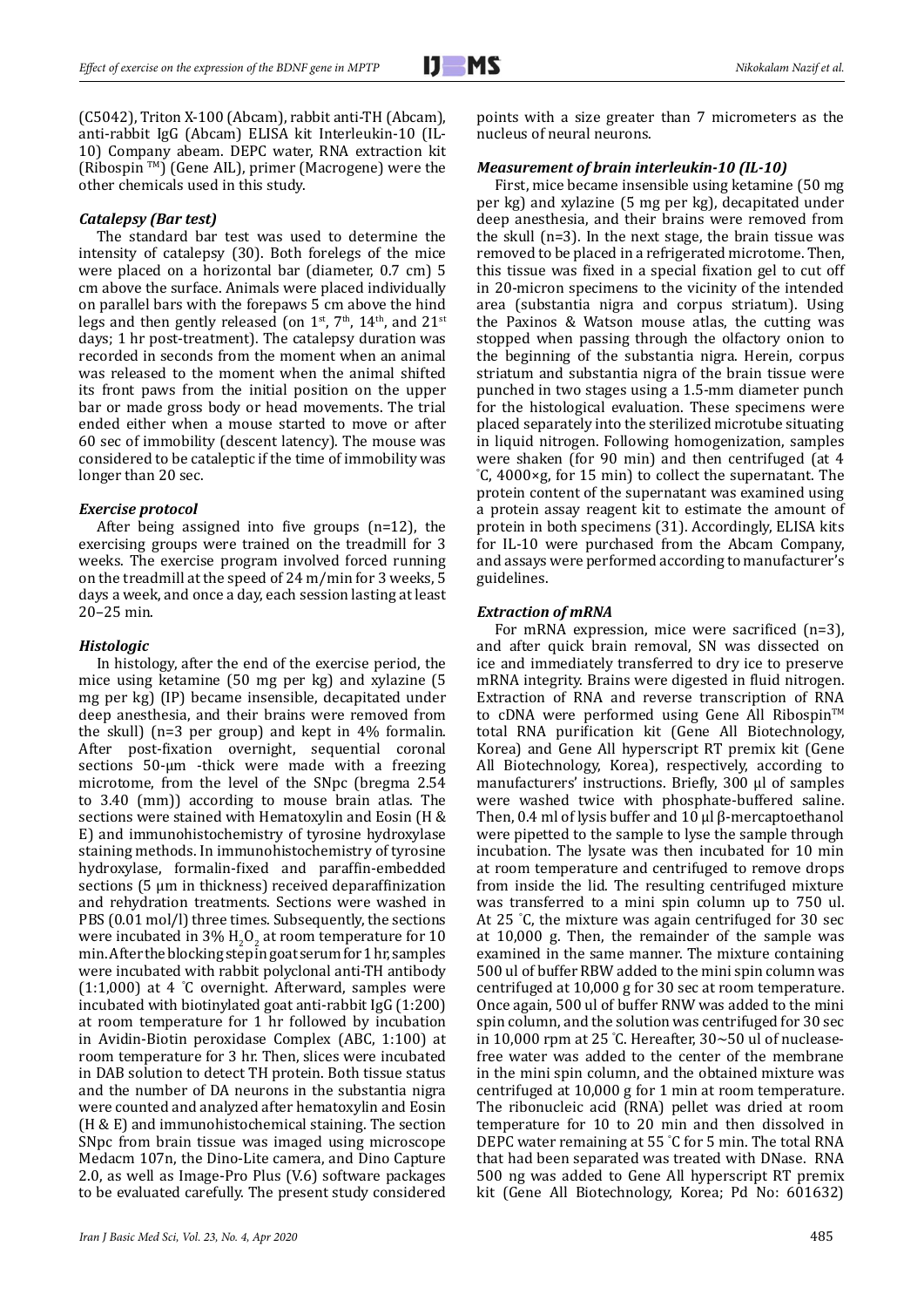**Table 1.** The sequence of the designed primers used for Real-time polymerase chain reaction

| Gene        | Primer sequences $(5'-3')$ | Size (bp) | Annealing temperature (°C) |
|-------------|----------------------------|-----------|----------------------------|
| <b>BDNF</b> | F5 AAAGCAACAAGTTCCCCAG 3'  | 131       | 55.91                      |
|             | R 5' CCCACTGCTCAGGTCACAC3' |           | 57.63                      |
| GAPDH       | F 5'AAGGTCATCCCAGAGCTGAA3' | 222       | 58.34                      |
|             | R 5'CCCACTGCTCAGGTCACAC3'  |           | 57.74                      |

BDNF: brain-derived neurotrophic factor; GAPDH: Glyceraldehyde 3-phosphate dehydrogenase

to carry out cDNA synthesis for the purpose of using in amplification of the BDNF gene from PCR. Figure 2 shows the BDNF gene expression in the brain.

#### *Real time-PCR*

Total RNA from the brain was extracted using Ribospin™ (GeneAll) according to the manufacturer's instructions. RNA was dissolved in nuclease-free water and quantified using spectrophotometry. Then, 1 µg of total RNA was reverse-transcribed to cDNA with Hyperscript™ RT premix with Random Hexamer (GeneAll) according to the manufacturer's instructions. Primers for real-time PCR of BDNF and GAPDH mRNA were designed according to BDNF and GAPDH mRNA sequences in the mouse. These primer sequences are demonstrated in Table 1. All reactions were conducted following the protocol for the [realQ-plus 2x Master mix](https://www.google.com/search?q=realQ-plus+2x+Master+mix+Green+ampliqon+without+ROX&spell=1&sa=X&ved=0ahUKEwjr29vT-MTWAhVDuRQKHaAOCycQBQgiKAA&biw=1024&bih=659)  [Green ampliqon](https://www.google.com/search?q=realQ-plus+2x+Master+mix+Green+ampliqon+without+ROX&spell=1&sa=X&ved=0ahUKEwjr29vT-MTWAhVDuRQKHaAOCycQBQgiKAA&biw=1024&bih=659). The PCR reaction was performed using a real-time PCR machine (Rotor-Gene 6000) according to the manufacturer's guidelines. The following PCR protocol was proceeded 40 min to achieve subsequent objectives: denaturation (95 °C for 10 min), amplification (93 ° C for 30 sec), and quantification (58 ° C for 55 sec) for GAPDH; and denaturation (95 ° C for 10 min), amplification (93 °C for 30 sec), and quantification (59 amplification (93 °C for 30 sec), and quantification (59<br>°C for 65 sec) for BDNF; along with a single fluorescence measurement, melting curve (55–95 ° C with a heating rate of 1 ° C per 30 sec), and the continuous fluorescence measurement. PCR products were identified and distinguished using obtained melting curves. Cycle threshold (Ct) values were defined, representing the cycle number at which sample fluorescence crosses the background statistically. Crossing points (CP) were also determined for each transcript. The relative quantity of gene expression was analyzed by the 2-∆∆Ct method. The quantities of BDNF mRNA were normalized to the endogenous control, GAPDH.

## *Data analysis*

Obtained results were expressed through SPSS version 16 using mean±SEM (n=12). The statistical level of significance was determined by one-way ANOVA followed by Tukey's *post hoc* multiple comparisons test (whichever was applicable). Values of *P≤*0.05 and onwards were considered significant.

## **Results**

## *Catalepsy test*

The MPTP administration caused a significant cataleptic effect in mice. Animals' motor functions were evaluated by the bar test because the loss of DA neurons causes degenerative impairments in motor function. As shown in the previous study, *post hoc* analysis indicated a significant difference in velocity on the  $1<sup>st</sup>$  day between exercise and MPTP plus exercise groups, whereas no significant difference at the completion of the



**Figure 2.** Expression of the BDNF gene in brain. Assays were performed 21 days after inducing the disease with MPTP. 1- marker 100bp, 2-the product PCR gene BDNF

BDNF: brain-derived neurotrophic factor; MPTP: 1-methyl-4-phenyl-1,2,3,6-tetrahydropyridine; PCR: Polymerase chain reaction

treadmill running regimen (32). There has also been no significant difference in the mean of catalepsy in Control (C), Saline (S), and Exercise (E) groups over time. While changes in the mean of catalepsy in Parkinson (P) and Parkinson + Exercise (PE) groups during the period of study represented a decrease in the mean of catalepsy over 21 days. In fact, 1 day after the last injection of MPTP, mice showed a significant increase in cataleptic symptoms, which were then reduced on  $7<sup>th</sup>$ ,  $14<sup>th</sup>$ , and  $21<sup>st</sup>$  days. However, the daily exercise administration on  $1^{st}$ ,  $7^{th}$ ,  $14^{th}$ , and  $21^{st}$  days significantly reduced the catalepsy duration induced by MPTP. The behavioral test revealed that catalepsy test performance was improved in Parkinson + Exercise (PE) mice via treadmill exercise, as well as in MPTP-treated mice with exercise. However, changes observed in the mean of catalepsy in Parkinson (P) and Parkinson + Exercise (PE) groups over the period of the study indicate a decrease in the mean of catalepsy during 21 days (Figure 3).

## *Histologic findings*

The results of histological studies showed that the density of Hematoxylin and Eosin cells in the SNpc was significantly decreased in the Parkinson (P) group compared with that in Control (C), Saline (S), Exercise (E), and Parkinson + Exercise (PE) groups *(P<*0.05*)*. There was no significant difference in the mean of the Control (C) group compared with that of Exercise (E), Parkinson+ Exercise (PE) groups *(P>*0.05*).* On the contrary, a significant difference of means was observed for the Parkinson (P) group compared with that for the Control (C), Saline (S), Exercise (E), and Parkinson + Exercise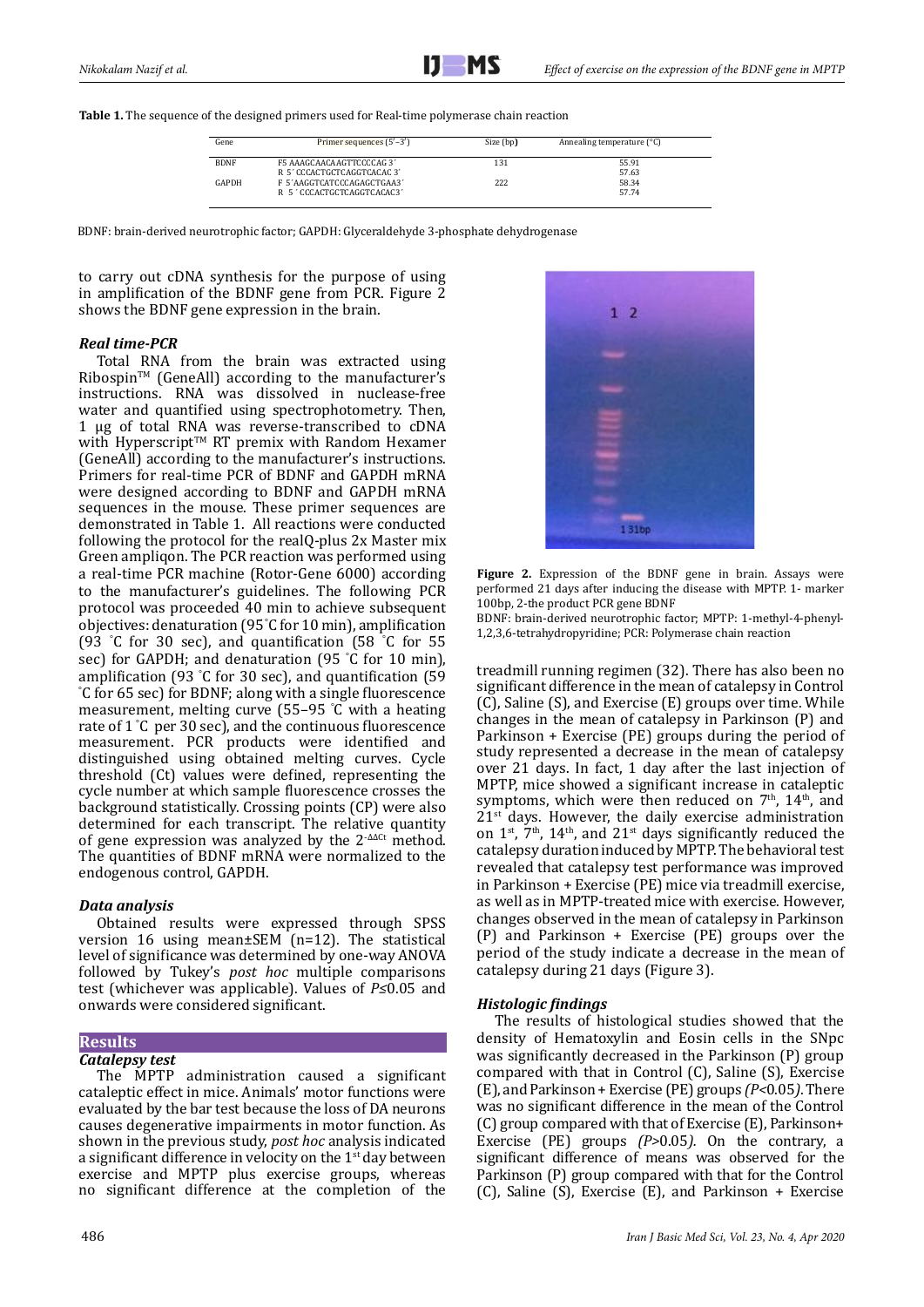

**Figure 3.** Effect of treadmill exercise on catalepsy a reduced MPTP-induced motor dysfunction as determined in the bar test. Catalepsy days 1, 7, 14 and 21 in groups at Control (C), Saline (S), Parkinson (P), Exercise (E), Parkinson+ Exercise (PE). The mean of catalepsy in Parkinson (P) and Parkinson + Exercise (PE) groups during 21-day significantly reduced ( $\vec{P}$ <0.05). The results are shown as mean ± standard deviation (SD); n=12. Dissimilar letters indicate significant differences between the groups (*P*<0.05)



**Figure 4.** Effect of treadmill exercise on density stained with hematoxylin and eosin (H & E) cells in the SNpc (a). Brain tissues of the region SNpc were analyzed using hematoxylin and eosin stain (magnification, x10) in five groups.Group Parkinson ( P) showed marked changes (*P*<0.05). Parkinson(P) group as compared to Parkinson +Exercise (PE) showed marked changes (*P*<0.05). Dissimilar letters indicate significant differences between the groups (*P*<0.05). (b)Cont; scale bar=50 µm

(PE) groups (*P>*0.05)*.* According to the observation, it was suggested that Parkinson + Exercise (PE) might provide neuroprotection by replacing impaired or dead neurons with new neurons in SNpc with an increased number of Hematoxylin - Eosin (H&E) stained neurons in comparison with the Parkinson (P) group. Also, MPTP caused a significant reduction in Hematoxylin - Eosin (H&E) staining of neurons in the SNpc region as compared to the Control (C) group (Figure 4).

#### *Immunohistochemistry of tyrosine hydroxylase finding*

Consistent with an earlier work (33), it can be concluded that subacute MPTP injections (25 mg/ kg in 4 days) led to nigral cell loss, as certified by a significant reduction in TH-positive neurons. The number of DA neurons was specified in the SNpc of each treatment group by immunohistochemistry of TH as the rate-limiting enzyme in DA synthesis. These evaluations primarily confirmed and estimated the

degree of neuronal loss due to MPTP treatment, but they may also give some insight into whether exercise could influence these changes of structure. The results of immunohistochemistry of tyrosine hydroxylase studies showed a significant reduction in the number of TH+ neurons in the SNpc for the treatment with MPTP compared with that of the Control (C) mice (*P*<0.05). Comparison between the treatment groups revealed that numbers of TH+ neurons in the SNpc of the mice in Parkinson (P) group without and with Exercise (E) were reduced, compared to Saline (S) and Exercise (E) groups (*P*<0.05) (Figure 5).There was no significant difference in means for Saline (S), Parkinson (P), and Parkinson +Exercise (PE) groups compared with those for Control (C) and Exercise (E) groups *(P>*0.05*)*. However, means for Saline (S), Parkinson (P), and Parkinson + Exercise (PE) groups were significantly different (*P<*0.05). This observation suggested that Parkinson + Exercise (PE) may provide neuroprotection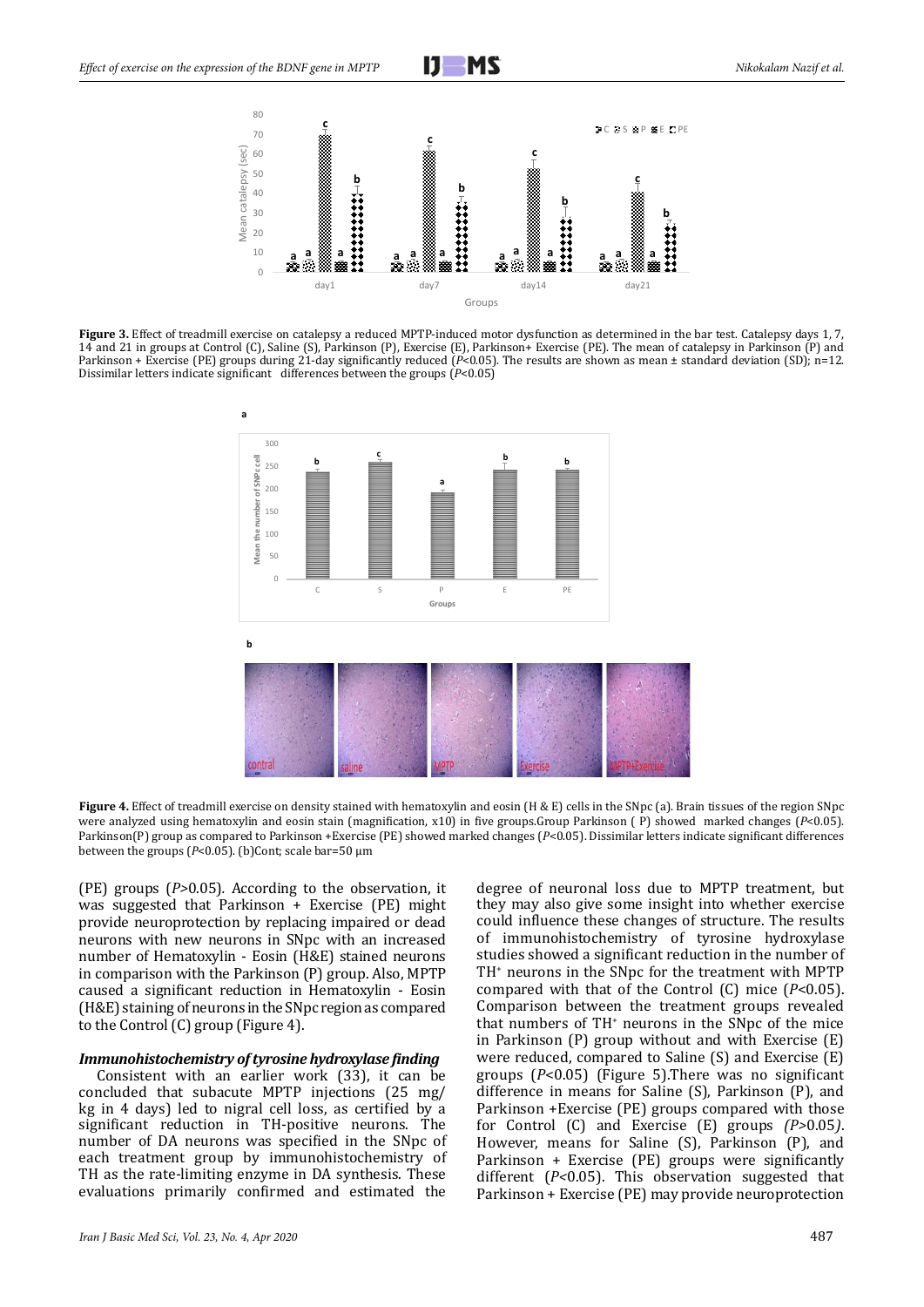

**Figure 5.** Effect of treadmill exercise on the number of DA neurons stained with immunohistochemistry of tyrosine hydroxylase in the SNpc.(a) .Brain tissues of the region SNpc were analyzed using tyrosine hydroxylase stain (magnification, x10) in five groups. The number of DA neurons in the SNpc Group Parkinson (P) showed marked changes(*P*<0.05), Parkinson(P) group as compared to Parkinson +Exercise (PE) (*P*<0.05) showed marked changes. Dissimilar letters indicate significant differences between the groups (*P*<0.05). (b)Cont; scale bar = 50 µm

by replacing impaired neurons with new ones in SNpc, with an increased number of TH<sup>+</sup> neurons in comparison with the Parkinson (P) group. The number of tyrosine hydroxylase in the cell bodies of the substantia nigra

was reduced in the MPTP injected mice, on the contrary, treadmill running has enhanced the survival of DA neurons in the substantia nigra (Figure 5).



**Figure 6.** Effect of treadmill exercise on basal protein levels of IL-10 in the substantia nigra (a) and corpus striatum (b) in Control (C), Saline (S), Parkinson (P), Exercise (E), and Parkinson + Exercise (PE) groups. Basal protein levels of IL-10 in substantia nigra (a) and corpus striatum in Parkinson (P) group showed marked decreased (*P*<0.05). Basal protein levels of IL-10 in substantia nigra (a) and corpus striatum in Parkinson + Exercise (PE) group as compared to Parkinson (P) marked increased (*P*<0.05). Dissimilar letters indicate significant differences between the groups (*P*<0.05)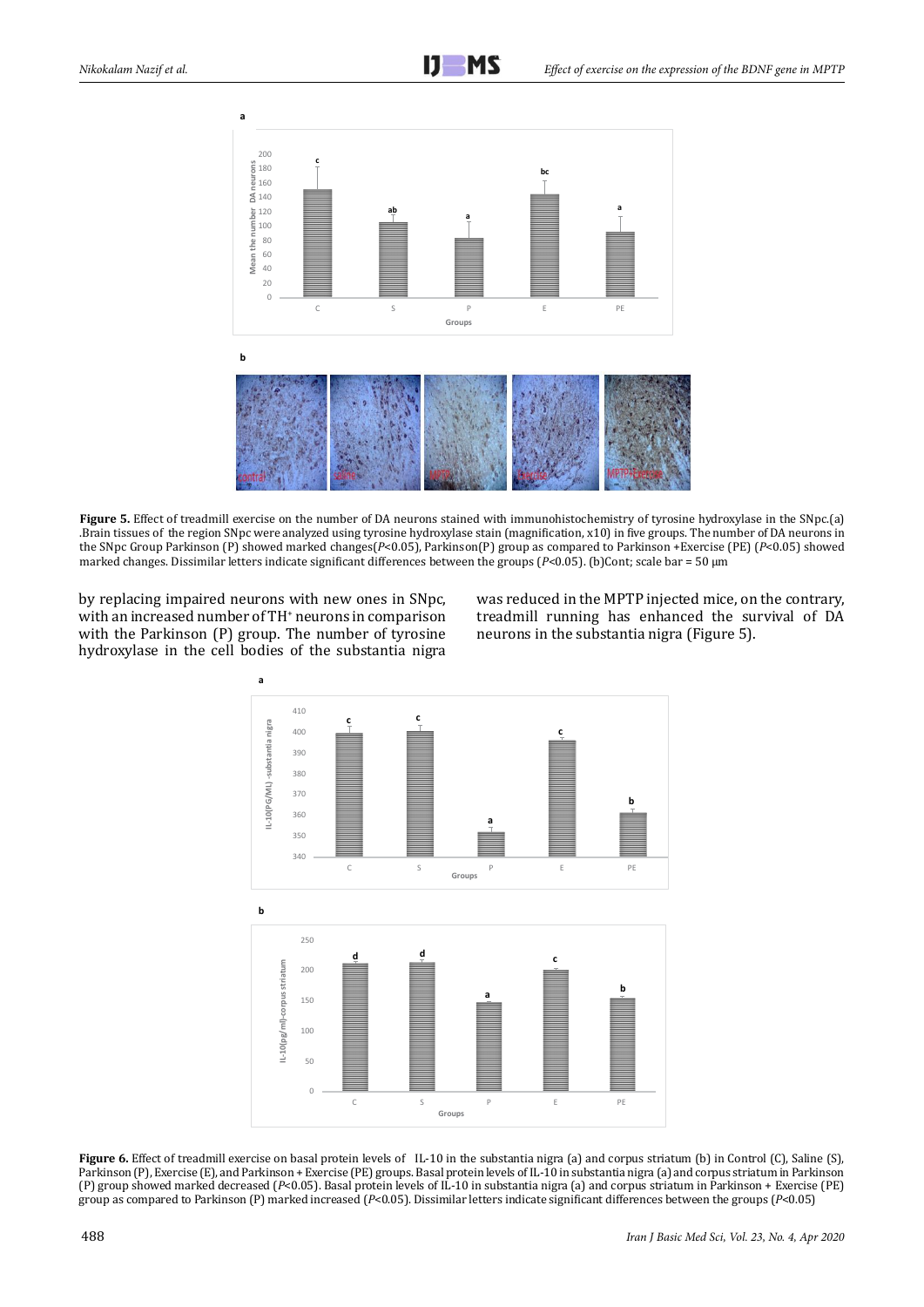



Figure 7. Treadmill exercise BDNF gene expression in mice by MPTP. Mice were treated for 4 days with MPTP, 3 weeks, 5 days a week and once a day. After treatment, mRNA was extracted from each group; quantitative real-time PCR analysis of the BDNF gene was performed. The results are expressed as the fold-change calculated by the relative Ct method using GAPDH as the internal reference. Each bar represents mean±SEM (*P*<0.0001\*\*\*). Treatment with Exercise (E) group had the most BDNF expression (3.71), and the Parkinson (P) group also had the least BDNF expression (0.18) relative to controls (*P*<0.0001\*\*\*)

BDNF: brain-derived neurotrophic factor; MPTP: 1-methyl-4-phenyl-1,2,3,6-tetrahydropyridine

#### *Effect of exercise on anti-inflammatory (IL-10) cytokines*

 Recent findings suggested that IL-10 might exert significant neuroprotective effects in MPTP-induced PD through its anti-inflammatory properties (34, 35). The present study evaluated the role of IL-10 in the antiinflammatory effects of exercise. The MPTP caused a remarkable decrease in basal protein levels of IL-10 in substantia nigra and corpus striatum in the Parkinson (P) group as compared to the Control (C) group *(P<*0.05*)*. There was a significant difference in means for the Parkinson (P) group in the substantia nigra and corpus striatum compared with those in Control (C), Saline (S), Exercise (E), and Parkinson + Exercise (PE) groups *(P>*0.05*)*. IL-10 basal protein levels were increased in mice treated with exercise and decreased in Parkinson +Exercise (PE) groups as compared with that in the Control (C) group. To sum up, MPTP caused a remarkable decrease in basal protein levels of IL-10 in substantia nigra and corpus striatum in the Parkinson (P) group as compared with the Control (C) group Parkinson + Exercise (PE) group ameliorated cytokine levels IL-10 (Figures 6 a, b).

#### *RT-PCR analysis*

Based on the results, the Exercise (E) group had the highest BDNF expression (3.71), and the Parkinson (P) group also had the least BDNF expression (0.18) relative to controls. There was no significant difference of means between Control (C), Saline (S), and Parkinson + Exercise (PE) groups, but means of Parkinson (P) and Exercise (E) groups were significantly different (*P*<0.0001\*\*\*). These results showed that BDNF, in fact, plays a role in neuroprotective effects of exercise (Figure 7).

#### **Discussion**

A loss of DA, which underlies complex structural and functional changes in striatal projection neurons characterizes PD. Interestingly, for SNpc in MPTPtreated animals, loss of DAergic nerve terminals in the striatum precedes the loss of DAergic cell bodies. In this study, the beneficial effects of treadmill exercise on motor functioning and gene expression have been investigated in the MPTP male *NMRI* mice model. The model was validated to investigate the effect of a 3-week treadmill exercise regimen on motor performance, histology, and immunohistochemistry, and evaluation of the level of protein IL-10 and gene expression in BDNF brain areas using behavioral catalepsy test through demonstrating significant nigral neuronal loss following MPTP treatment.

Previously, the MPTP animal model of PD was shown to suffer from severe motor abnormalities, determined by classical parkinsonian neuro-behavioral phenomena like akinesia and catalepsy (36), as shown in the present study. Researchers reported neuromuscular disabilities in experimental animal models of PD as well as human PD patients (37). Previously, many reports showed that intensive treadmill exercise results in improved motor performance in MPTP-lesioned (32, 38) and salinetreated mice. However, in 2002, a study carried out by researchers indicated increased motor balance and coordination by inhibiting DA neurons and fiber damage in the MPTP mice treadmill exercise. They already knew that exercise could improve motor performance in patients suffering from PD (39). In addition, based on previous studies and recent evidence from animal and human studies, researchers proposed that exerciseinduced neurogenesis and neuro-restoration by promoting brain neurotrophic factors, synaptic strength, and angiogenesis may critically lead to regeneration of neurons and thus restore normal motor function (40, 41). In animal studies, exercise has activated the dopaminergic system while enhancing the availability of DA in the striatum (42). Since the death of these neurons interrupts proper communication with cerebral cortex, leading to the impairment in motor function, researchers discussed useful effects of exercise on viability of DA neurons in both striatum and SNpc of MPTP treated mice. In other disease models, treadmill exercise seems to have an effect on ameliorating CNS complications by suppressing apoptotic neuronal cell death and increasing neurotrophic factors (43, 44). Findings indicated that oxidative stress had been involved in the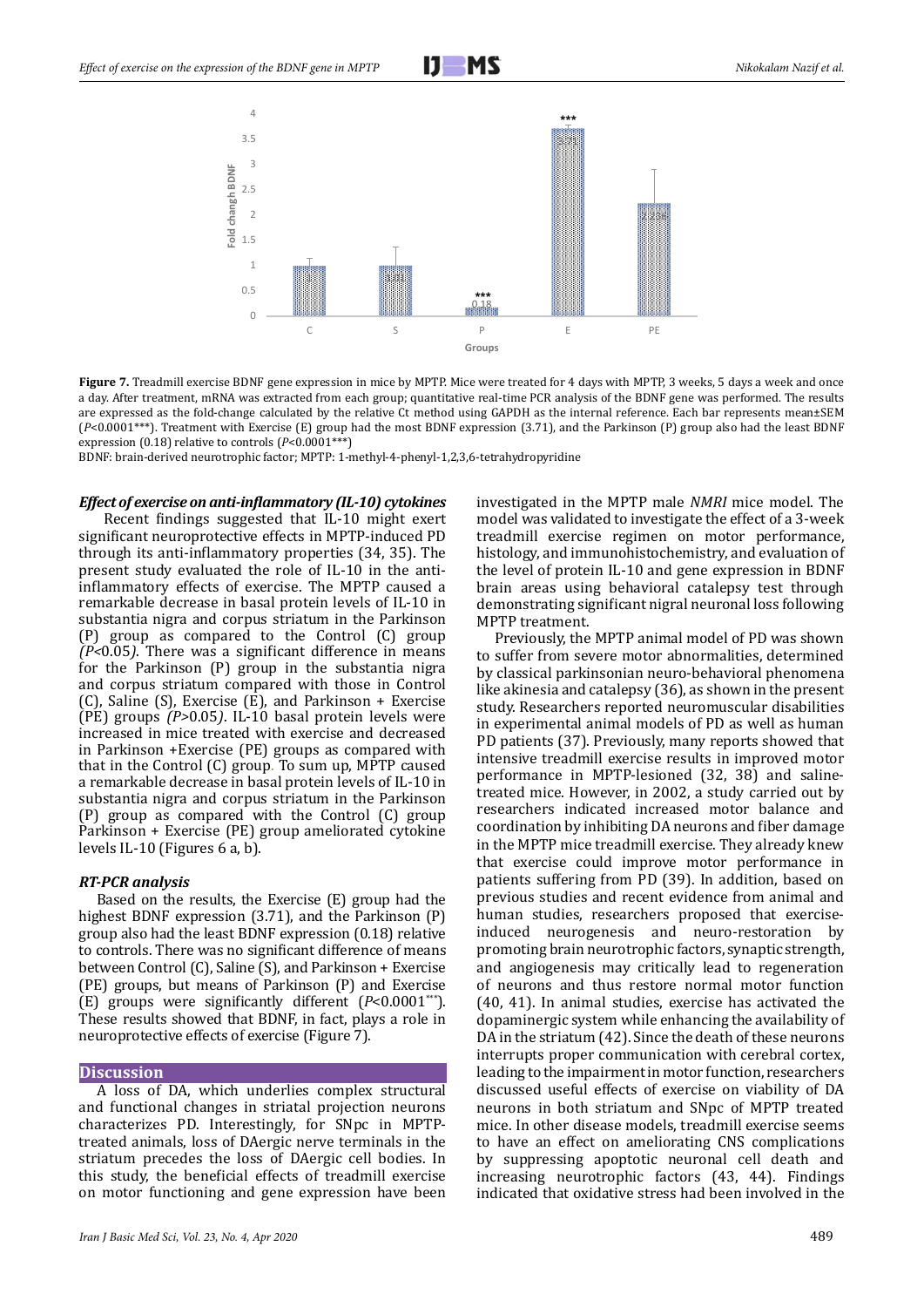aging brain and most of neurodegenerative diseases, such as PD, AD, Huntington's disease, and amyotrophic lateral sclerosis (45). Thus, the generalized exercise model presented that the duration is important to protect DA neurons against death, and low-level exercise can partially protect the brain from MPTP-induced free-radical insult (46). In recent studies, researchers have demonstrated the amelioration of cognitive, neurochemical, and mitochondrial function by physical exercise in experimental models (47-49). Accordingly, the study has investigated effects of treadmill exercise on viability of DA neurons in SNpc of MPTP treated mice because the death of these neurons disturbed appropriate relation with cerebral cortex, resulting in disorder in motor function (50).

A study introduced tyrosine hydroxylase (TH) as a rate-limiting enzyme for dopamine synthesis, whereas the dopamine transporter (DAT) is an important determinant of synaptic dopamine concentrations. In PD, reduced expression of TH and DAT results in damaged L-DOPA synthesis and limited neuronal dopamine reuptake, which leads to dopaminergic dysfunction (51) and corresponding motor impairments in PD. In the present study, the number of TH<sup>+</sup> cells has significantly been decreased by MPTP treatment in the SNpc (52). Because of the limited sensitivity of mouse plasma dopamine, tyrosine hydroxylase was assessed using immunohistochemistry and treadmill exercise was found to restore the number of TH<sup>+</sup> neurons in the SNpc equivalent to controls.

A homodimeric, pleiotropic cytokine originally described as a cytokine inhibitory factor is the antiinflammatory cytokine, IL-10, by which the actions of the major inflammatory cytokines can be antagonized. Biologically active IL-10 proteins that were expressed in the CNS by monocytes, microglia, and astrocytes have weakened the lipopolysaccharide (LPS)-induced expression of proinflammatory cytokines as well as the induction of neuro apoptosis (53). Similar to PD, MPTP results in multifactorial pathogenesis, among which inflammation has been one of the primary factors (54). However, an investigation performed in 2005 reported that both MPTP and 6-hydroxydopamine (6-OHDA) activate microglia in the SNpc which might precede the death of DA neurons. In the same study, it was shown that anti-inflammatory drugs reducing microglial activation (e.g., minocycline) are somewhat effective in preserving nigral DA neurons. However, the antiinflammatory action of certain cytokines has not been investigated in these models (55). Anti-inflammatory/ regulatory cytokine IL-10, produced by monocytes, but also Th2/Treg cells, was marginally enhanced, possibly as a counter-action towards the high production of inflammatory cytokines, or the change to Th1 (56). According to this concept, the levels of cytokines IL-10 have been measured in the substantia nigra and corpus striatum of PD male mice.

Thus, treadmill exercise has been suggested to have anti-inflammatory influence, leading to neuroprotection in the MPTP male *NMRI* mice model. Nevertheless, researchers reported the anti-inflammatory cytokines, such as transforming growth factors (TGF)-α and -β, and IL-10 in the CNS and serum of PD patients indicating the existence of anti-inflammatory microglia as well (57,

58). On the contrary, Gonzalez *et al*. and Schober *et al.* suggested that cytokines belonging to the TGF-β family and IL-10 are involved in the differentiation and survival of neurons, and exert useful and neuroprotective actions against MPP+ toxicity *in vitro* and in PD experimental models *in vivo*. Furthermore, they found that TGF-β coinfusion synergized with glial cell-derived neurotrophic factor (GDNF) has effective impacts on PD models (59, 60). Injection of IL-10 protects DA neurons against LPS-induced cell death (61). IL-10 and TGF-β-induced neuroprotective effects have been suggested to rely, at least in part, on inhibiting cytokine and toxic species production by glial cells (62).

Researchers have shown that the BDNF gene expression is reduced in animal models of PD (63, 64) and humans with PD based on postmortem studies (63). Although this decrease partly results from the loss of DA neurons, the surviving DA neurons in the PD SNpc also show less BDNF (63). Previously, besides abolishing the functional motor and neurochemical (DA) deficits, the exercise-Milmed co-administration was observed to induce also a profound elevation of BDNF levels in the parietal region of the MPTP-treated mice including the motor cortex (65). In particular, according to Parain *et al*. (ref. 66), BDNF was expressed by 65% of the melanized neurons in controls associated with a decreased number of pigmented neurons involving BDNF to 9.6% in the PD SNpc. On the other hand, exercise can restore BDNF levels in animals (67, 68) and parkinsonian patients. *In vitro*, BDNF has neuroprotective influences against the neurotoxicity that is induced by 6-OHDA (69). Some studies also were carried out *in vivo* showing similar results. In view of the useful effects of intermittent treadmill exercise, the BDNF levels were analyzed considering the useful effects of exercise on nervous system. Increasing the BDNF levels in the SNpc of groups with exercise proves that treadmill exercise increases changes in the BDNF levels, activating TrkB-dependent mechanisms related to survival of nigrostriatal DA neurons (64, 70). Instances of such actions include the prevention of apoptosis-mediated cell death and neurotoxin-induced degeneration of DA neurons (71).

BDNF also activates the signaling pathway modulating the transcription factor NFkB, which, in turn, induces the expression of anti-apoptotic proteins and antioxidant enzymes (72). BDNF promotes the survival of DA neurons and protects them from toxin-induced damage *in vitro* (73). A direct nigral infusion of BDNF weakens the decrease in striatal dopamine concentration that is induced by MPTP in mice. The toxic action of systemic MPTP in monkey is reduced by continuous intrathecal injection of BDNF. According to growth factors, previous studies have shown the enhancement of mRNA and protein for these genes following the exercise (74). In the hippocampus, these changes have only been shown to occur when the exercise dynamically continues to perform. The neuroprotective variations in BDNF observed in mice (75) would be a result of BDNF provided through beneficial effects of exercise, as proven in other models (76). In a few studies recently published, it has been demonstrated that the exercise, in part, has neuroprotective impacts on the dopaminergic system and increases the neuronal migration, at least by the modulation of the microenvironment, which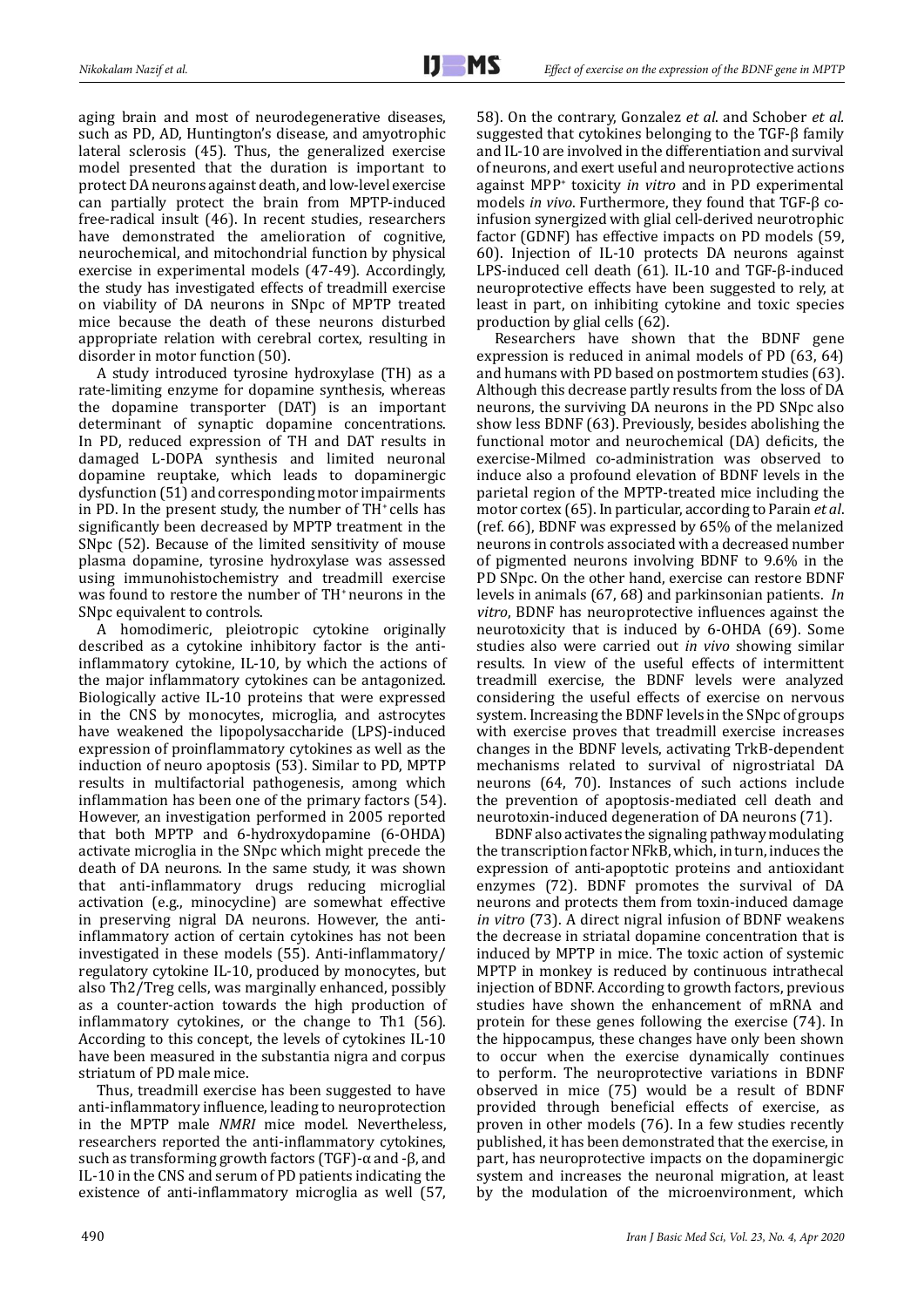includes the up-regulation of BDNF and GDNF. Clinically, based on findings, exercise is indicated to improve gait, mobility, and quality of life of patients with PD, thus reducing the risk of falls. It is clear that BDNF is primarily responsible for survival and difference of DA neurons (77). BDNF is an essential factor in neuronal difference, distributed throughout the CNS and is found in great amounts in hippocampal regions (17). It is shown that, in cases of brain damage, and other functions throughout life, such as learning and memory, BDNF is an important NF in exercise-dependent neuroplasticity and neuron preservation. These functions have been shown in studies that use adult rodents in cell-culture experiments, where upregulation of BDNF promoted the survival of nigrostriatal neurons and other cortical regions. Besides the clinical improvements, physical activity enhances serum BDNF, crossing the blood-brain barrier and may reduce the PD risk (42), illustrating that exercise indeed has neuroprotective effects. Exercises have progressive damage neuroprotective effects, preventing the death of substantia nigra neural cells. Thus, the protective effects of treadmill exercises for 3 weeks, 5 days a week, may increase BDNF gene expression in the brain leading to disease improvement through inhibition of inflammatory pathways that are involved in Parkinson's disease.

#### **Conclusion**

The present study examined the anti-inflammatory effects of treadmill exercise for 3 weeks to improve motor function through the protection of nigrostriatal DA neurons as well as increment in basal IL-10 protein levels and BDNF gene expression in the MPTP male NMRI mice model. Based on the results obtained from this study, it can be concluded that treadmill exercise has had a neuroprotective role, improving catalepsy, and increasing anti-inflammatory factors in Parkinson's disease rodent models. The presented results proposed an exercise-induced increase in BDNF mRNA expression levels in PD.

#### **Acknowledgment**

The results presented in this paper were part of Neda Nikokalam Nazif's thesis, supported by North-Tehran Branch, Islamic Azad University, Tehran, Iran.

#### **Conflicts of Interest**

The authors declare that there are no conflicts of interest.

#### **References**

1. Tysnes O, Storstein A. Epidemiology of parkinson's disease. J Neural Transmission 2017; 124:901-905.

2. Naduthota R, Bharath R, Jhunjhunwala K, Yadav R, Saini J, Christopher R*, et al.* Imaging biomarker correlates with oxidative stress in parkinson's disease. Neurol India 2017; 65:263-268.

3. Ozansoy M, Başak A. The central theme of parkinson's disease: α-synuclein. J Mol Neurobiol 2013; 47:460-465.

4. Bronstein J, Carvey P, Chen H, Cory-Slechta D, DiMonte D, Duda J*, et al.* Parkinson's disease and the environment: Collaborative on Health and the Environment and parkinson's Action Network (CHE PAN) conference 2007. Environ Health Perspect 2008; 117:117-121.

5. Moriguchi S, Yabuki Y, Fukunaga K. Reduced calcium/ calmodulin-dependent protein kinase II activity in the hippocampus is associated with impaired cognitive function in MPTP-treated mice. J Neurochem 2012; 120:541-551.

6. Noelker C, Morel L, Lescot T, Osterloh A, Alvarez-Fischer D, Breloer M*, et al.* Toll like receptor 4 mediates cell death in a mouse MPTP model of parkinson disease. Sci Rep 2013; 3:1393-1398.

7. Lofrumento D, Saponaro C, Cianciulli A, Nuccio F, Mitolo V, Nicolardi G*, et al.*MPTP-induced neuroinflammation increases the expression of pro-inflammatory cytokines and their receptors in mouse brain. Neuroimmunomodulation 2011; 18:79-88.

8. Panaro M, Lofrumento D, Saponaro C, Nuccio F, Cianciulli A, Mitolo V*, et al.* Expression of TLR4 and CD14 in the central nervous system (CNS) in a MPTP mouse model of parkinson's-like disease. Immunopharmacol Immunotoxicol 2008; 30:729-740.

9. Gainetdinov R, Fumagalli F, Jones S, Caron M. Dopamine transporter is required for *in vivo* MPTP neurotoxicity: evidence from mice lacking the transporter. J Neurochem 1997; 69:1322-1325.

10. Bové J, Prou D, Perier C, Przedborski S. Toxin-induced models of parkinson's disease. NeuroRx 2005; 2:484-494.

11. Ridgel A, Peacock C, Fickes E, Kim C. Active-assisted cycling improves tremor and bradykinesia in parkinson's disease. Arch Phys Med Rehab 2012; 93:2049-2054.

12. Petzinger G, Fisher B, McEwen S, Beeler J, Walsh J, Jakowec M. Exercise-enhanced neuroplasticity targeting motor and cognitive circuitry in parkinson's disease. Lancet Neurol 2013; 12:716-726.

13. Zigmond M, Smeyne R. Exercise: is it a neuroprotective and if so, how does it work?. Parkinsonism Relat Disord 2014; 20:123-127.

14. Aguiar A, Lopes S, Tristão F, Rial D, Oliveira G, Cunha C*, et al.* Exercise improves cognitive impairment and dopamine metabolism in MPTP-treated mice. Neurotox Res 2016; 29:118-125.

15. Siegel G, Chauhan N. Neurotrophic factors in Alzheimer's and parkinson's disease brain. Brain Res Rev 2000; 33:199-227. 16. Baquet Z, Bickford P, Jones K. Brain-derived neurotrophic factor is required for the establishment of the proper number of DA neurons in the substantia nigra pars compacta. J Neurosci 2005; 25:6251-6259.

17. Binder D , Scharfman H . Brain-derived neurotrophic factor. Growth Factors 2004; 22:123-131.

18. Cohen A, Tillerson J, Smith A, Schallert T, Zigmond M. Neuroprotective effects of prior limb use in 6 hydroxydopamine-treated rats: possible role of GDNF. J Neurochem 2003; 85:299-305.

19. Knaepen K, Goekint M, Heyman E, Meeusen R. Neuroplasticity—exercise-induced response of peripheral brain-derived neurotrophic factor. Sports Med 2010; 40:765- 801.

20. Gomez F, Zhuang Y, Feng J, Ying Z, Fan G. Exercise impacts brain-derived neurotrophic factor plasticity by engaging mechanisms of epigenetic regulation. Eur J Neurosci 2011; 33:383-390.

21. Razgado L, Espadas A, Reyna P, Sierra A, Anaya- V, Jimenez I*, et al.* The transfection of BDNF to dopamine neurons potentiates the effect of dopamine D3 receptor agonist recovering the striatal innervation, dendritic spines and motor behavior in an aged rat model of parkinson's disease. PloS One 2015; 10:117391-117416.

22. Meredith G, Rademacher D. MPTP mouse models of parkinson's disease: an update.J Parkinsons Dis 2011; 1:19-33. 23. Nam J, Leem E, Jeon M, Jeong K, Park J, Jung U*, et al.* Induction of GDNF and BDNF by hRheb (S16H) transduction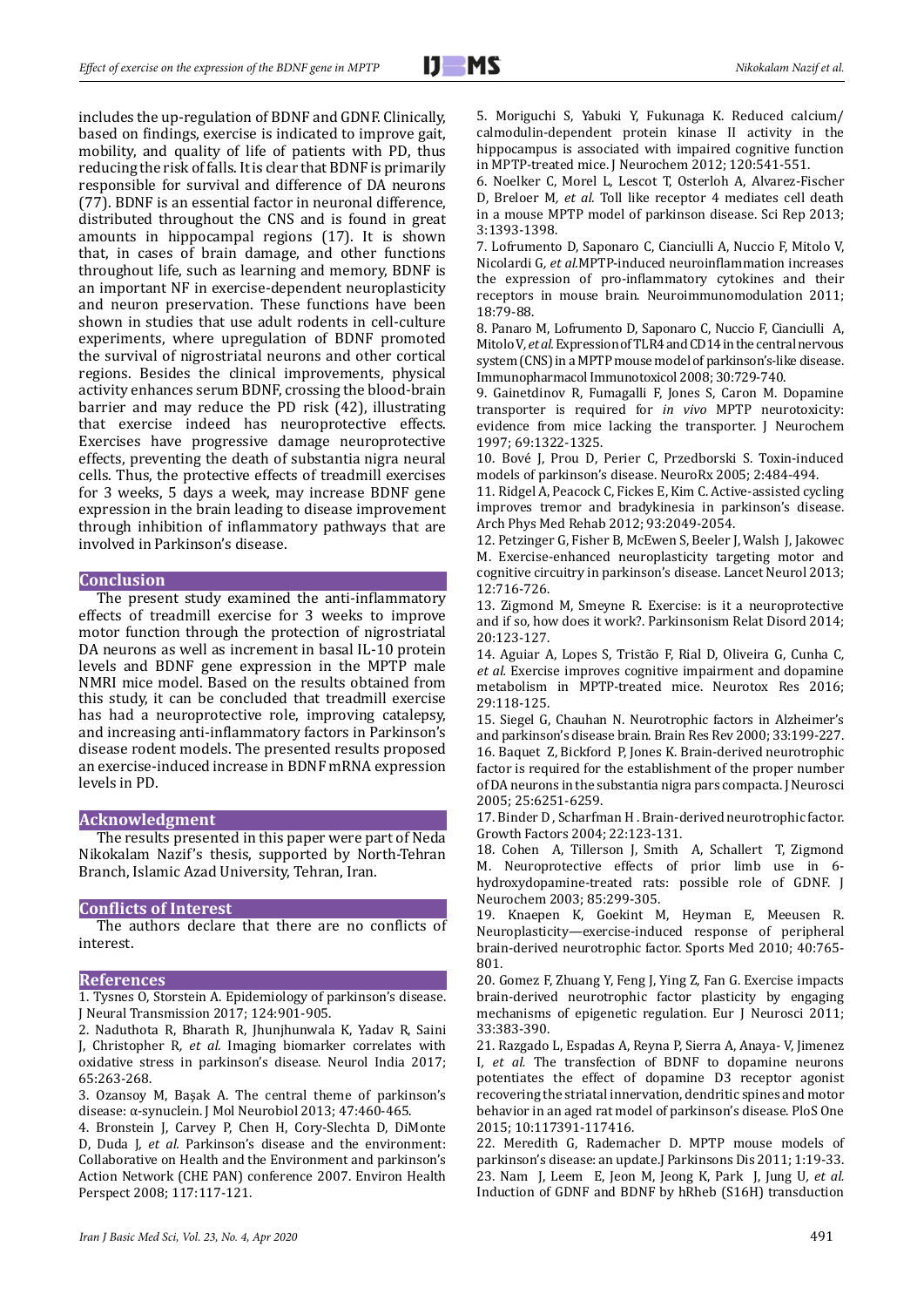of SNpc neurons: neuroprotective mechanisms of hRheb (S16H) in a model of parkinson's disease. Mol Neurobiol 2015; 51:487-499.

24. Markham A, Bains R, Franklin P, Spedding M. Changes in mitochondrial function are pivotal in neurodegenerative and psychiatric disorders: how important is BDNF?. Br J Pharmacol 2014; 171:2206-2229.

25. Yang J, Lin Y, Chuang P, Bohr V, Mattson M. BDNF and exercise enhance neuronal DNA repair by stimulating CREBmediated production of apurinic/apyrimidinic endonuclease 1. Neuromol Med 2014; 16:161-174.

26. Qian L, Flood P, Hong J. Neuroinflammation is a key player in parkinson's disease and a prime target for therapy. J Neural Transm 2010; 117:971-979.

27. Tansey M, Goldberg M. Neuroinflammation in parkinson's disease: its role in neuronal death and implications for therapeutic intervention. Neurobiol Dis 2010; 37:510-518.

28. Fickenscher H, Hör S, Küpers H, Knappe A, Wittmann S, Sticht H. The interleukin-10 family of cytokines. Trends Immunol 2002; 23:89-96.

29. Kastin A, Akerstrom V, Pan W. Interleukin-10 as a CNS therapeutic: the obstacle of the blood–brain/blood–spinal cord barrier. Mol Brain Res 2003; 114:168-171.

30. Hoffman D, Donovan H. Catalepsy as a rodent model for detecting antipsychotic drugs with extrapyramidal side effect liability. Psychopharmacol 1995; 120:128-133.

31. Sarkaki A, Khaksari M, Soltani Z, Shahrokhi N, Mahmoodi M. Time-and dose-dependent neuroprotective effects of sex steroid hormones on inflammatory cytokines after a traumatic brain injury. J Neurotrauma 2013; 30:47-54.

32. Fisher B, Petzinger G, Nixon K, Hogg E, Bremmer S, Meshul CK*, et al.* Exercise-induced behavioral recovery and neuroplasticity in the 1-methyl-4-phenyl-1, 2, 3, 6 tetrahydropyridine-lesioned mouse basal ganglia. J Neurosci Res 2004; 77:378-390.

33. Tremblay M, Saint M, Bourhis E, Lévesque D, Rouillard C, Cicchetti F. Neuroprotective effects of cystamine in aged parkinsonian mice. Neurobiol Aging 2006; 27:862-870.

34. Miller R, James M, Sun G, Sun A. Oxidative and inflammatory pathways in parkinson's disease. Neurochem Res 2009; 34:55- 65.

35. Amor S, Puentes F, Baker D, Van P. Inflammation in neurodegenerative diseases. Immunology 2010; 129:154-169. 36. Sedelis M, Schwarting R , Huston J . Behavioral phenotyping of the MPTP mouse model of parkinson's disease. Behav Brain Res 2001; 125:109-125.

37. Chesselet M, Richter F. Modelling of parkinson's disease in mice. Lancet Neurol 2011; 10:1108-1118.

38. Tillerson J, Caudle W, Reveron M, Miller G. Exercise induces behavioral recovery and attenuates neurochemical deficits in rodent models of parkinson's disease. Neuroscience 2003; 119:899-911.

39. Bergen JL, Toole T, Elliott R, Wallace B, Robinson K, Maitland C. Aerobic exercise intervention improves aerobic capacity and movement initiation in parkinson's disease patients. Neurorehabil 2002; 17:161-168.

40. Allen N, Moloney N, Vliet V, Canning C. The rationale for exercise in the management of pain in parkinson's disease. J Parkinsons Dis 2015; 5:229-239.

41. Marxreiter F, Ettle B, May V, Esmer H, Patrick C, Kragh C*, et al.* Glial A30P alpha-synuclein pathology segregates neurogenesis from anxiety-related behavior in conditional transgenic mice. Neurobiol Dis 2013; 59:38-51.

42. Tuon T, Valvassori S, Lopes J, Luciano T, Trom C, Silva L*, et al.* Physical training exerts neuroprotective effects in the regulation of neurochemical factors in an animal model of parkinson's disease. Neuroscience 2012; 227:305-312.

43. Chen J, Qin J, Su Q, Liu Z, Yang J. Treadmill rehabilitation treatment enhanced BDNF-TrkB but not NGF-TrkA signaling in a mouse intracerebral hemorrhage model. Neurosci Lett 2012; 529:28-32.

44. Sim Y, Kim S, Kim J, Shin M, Kim C. Treadmill exercise improves short-term memory by suppressing ischemiainduced apoptosis of neuronal cells in gerbils. Neurosci Lett 2004; 372:256-261.

45. Mariani E, Polidori M, Cherubini A, Mecocci P. Oxidative stress in brain aging, neurodegenerative and vascular diseases: an overview. J Chromatography B 2005; 827:65-75.

46. Smeyne R, Jackson V. The MPTP model of parkinson's disease. Mol Brain Res 2005; 134:57-66.

47. Aguiar J, Castro A, Moreira E, Glaser V, Santos A, Tasca C*, et al.* Short bouts of mild-intensity physical exercise improve spatial learning and memory in aging rats: involvement of hippocampal plasticity via AKT, CREB and BDNF signaling. Mech Ageing Dev 2011; 132:560-567.

48. Lin T, Chen S, Huang T, Chang C, Chuang J, Wu F*, et al.* Different types of exercise induce differential effects on neuronal adaptations and memory performance. Neurobiol Learn Mem 2012; 97:140-147.

49. Pietrelli A, Lopez J, Goñi R, Brusco A, Basso N. Aerobic exercise prevents age-dependent cognitive decline and reduces anxiety-related behaviors in middle-aged and old rats. Neuroscience 2012; 202:252-266.

50. Sung Y, Kim S, Hong H, Park C, Shin M, Kim C*, et al.* Treadmill exercise ameliorates dopaminergic neuronal loss through suppressing microglial activation in parkinson's disease mice. Life Sci 2012; 91:1309-1316.

51. Tsou Y, Shih C, Ching C , Huang J, Jen CJ, Yu L*, et al.* Treadmill exercise activates Nrf2 antioxidant system to protect the nigrostriatal DA neurons from MPP+ toxicity. Exp Neurol 2015; 263:50-62.

52. Hong Z, Wang G, Gu J, Pan J, Bai L, Zhang S*, et al.* Tripchlorolide protects against MPTP-induced neurotoxicity in C57BL/6 mice. Eur J Neurosci 2007; 26:1500-1508.

53. Qian L, Block M, Wei S, Lin C, Reece J, Pang H*, et al.* lipopolysaccharide-induced neurotoxicity in primary midbrain cultures by inhibiting the function of NADPH oxidase. J Pharmacol Exp Ther 2006; 319:44-52.

54. Mount M, Lira A, Grimes D, Smith P, Faucher S, Slack R*, et al.* Involvement of interferon-γ in microglial-mediated loss of DA neurons. J Neurosci 2007; 27:3328-3337.

55. Baba Y, Kuroiwa A, Uitti R, Wszolek Z, Yamada T. Alterations of T-lymphocyte populations in parkinson disease. Parkinsonism Relat Disord 2005; 11:493-498.

56. Schintu N, Frau L, Ibba M, Caboni P, Garau A, Carboni E*, et al.* PPAR-gamma-mediated neuroprotection in a chronic mouse model of parkinson's disease. Eur J Neurosci 2009; 29:954-963.

57. Brodacki B, Staszewski J, Toczyłowska B, Kozłowska E, Drela N, Chalimoniuk M*, et al.* Serum interleukin (IL-2, IL-10, IL-6, IL-4), TNFα, and INFγ concentrations are elevated in patients with atypical and idiopathic parkinsonism. Neurosci Lett 2008; 441:158-162.

58. Rentzos M, Nikolaou C, Andreadou E, Paraskevas G, Rombos A, Zog M*, et al.* Circulating interleukin-10 and interleukin-12 in parkinson's disease. Acta Neurol Scand 2009; 119:332-337.

59. Gonzalez R, Flores J, Fernandez E. Antiparkinsonian trophic action of glial cell line-derived neurotrophic factor and transforming growth factor β1 is enhanced after co-infusion in rats. Exp Neurol 2010; 226:136-147.

60. Schober A, Peterziel H, Bartheld C , Simon H, Krieglstein K, Unsicker K. GDNF applied to the MPTP-lesioned nigrostriatal system requires TGF-β for its neuroprotective action.